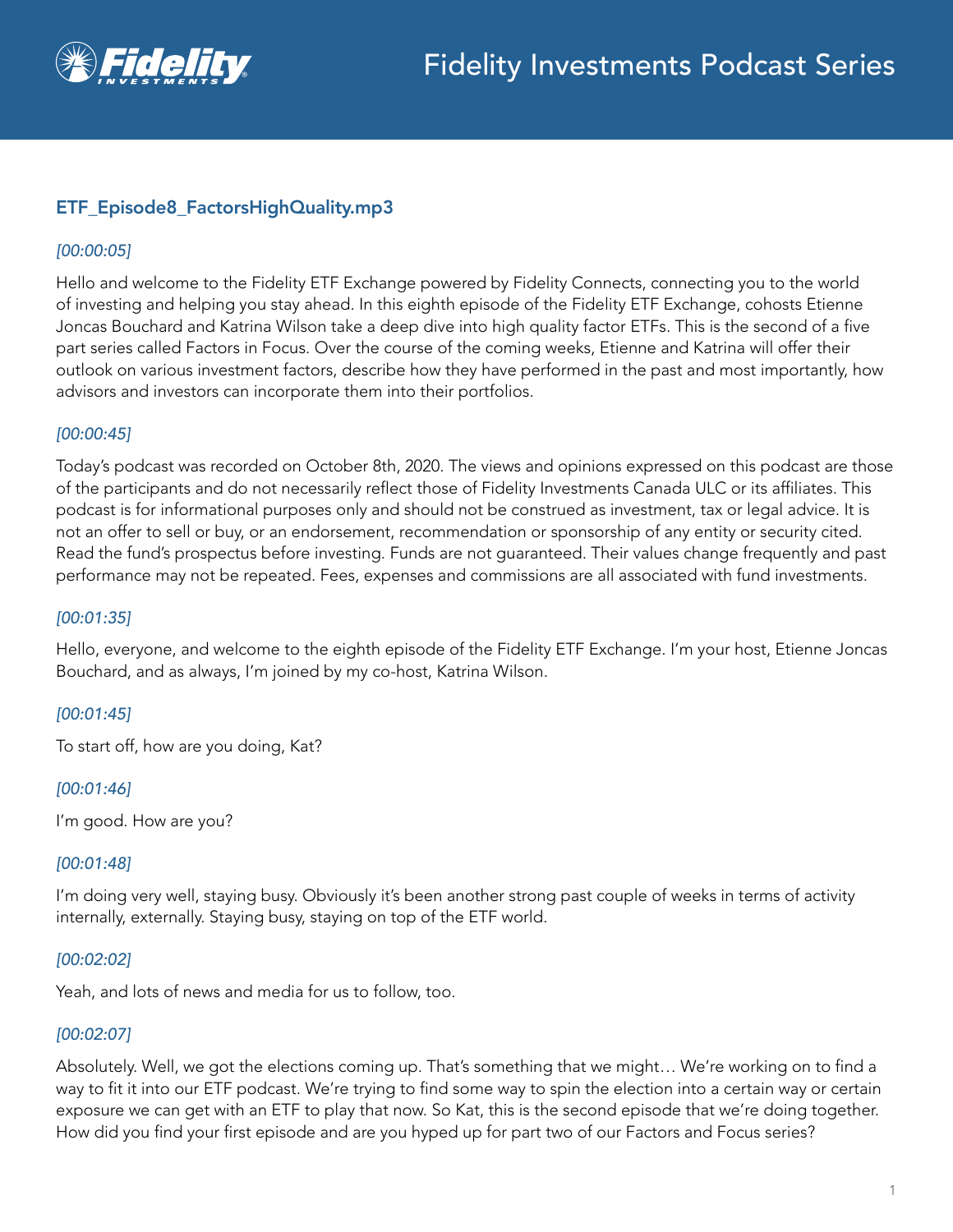

## *[00:02:35]*

I sure am. First episode was good, things were getting into the groove already and I'm looking forward to talking about quality today.

## *[00:02:43]*

You stole my punch line. So for all of you who listen to the last episode, you know what we talked about? We focused on the high dividend factor and it was the first part of our five part series. So we took a deep dive into the high dividend factor.

## *[00:03:02]*

Quick recap for those of you who haven't had the chance to listen, although I recommend that you go back and do so. We discussed historical performance of dividend stocks, what to expect from them going forward. What are some of the key trends that are impacting dividend stocks, and last but definitely not least, how you can incorporate them into your portfolios, whether you're an advisor and investor. For anyone less familiar with what an investment factor is, investment factors are quantifiable characteristics that can explain differences in stock returns. The objective is not necessarily to outperform the market, but to isolate a certain style and to achieve a specific investment objective or outcome. But enough about what we did last week, this is officially part two. You mentioned it in the start. We're going to look at what we call high quality stocks or the high quality factor. So, yeah, before we get deeper into the subject, I think it's clear that high dividend is relatively straightforward in terms of what type of exposure we're getting. I think high quality is a bit more gray. So before I take a crack at it, Kat, how would you describe high quality factor to somebody who maybe has never heard about it or just in general, what are your perspectives on that factor?

### *[00:04:20]*

So I think you said it perfectly, it's one of those factors that the name doesn't really tell us all that much; like if you hear dividend or low vol, you kind of get an idea of what to expect.

### *[00:04:31]*

The way I like to think about quality is a way to measure the success of a management team or a board. So if you think about a public company or you think about the dividend factor, we're looking at certain criteria that are associated to the stock, like what's the dividend yield on that stock? What's the status of that stock? The quality actually looks deep into the financials of the company. So I see it as a great way to measure of is the management team running a profitable business and is it a type of business that I want to own. What are your thoughts? How do you like to sort of characterize it or define it?

### *[00:05:09]*

Yeah, there's a couple of good points, I think, that you hit the nail on the head with there. First of all, management team, because at the end of the day, what we're looking for here are companies that are, I think, another term that we can use is leaders in their industry. So companies that are able to outperform their peers in terms of how they operate their business, how they're able to reinvest one dollar of cash flow into future profits and revenues. So we often refer to high quality companies as compounders, so companies that are able once again to reinvest strong free cash flows into a higher margin businesses or products and services.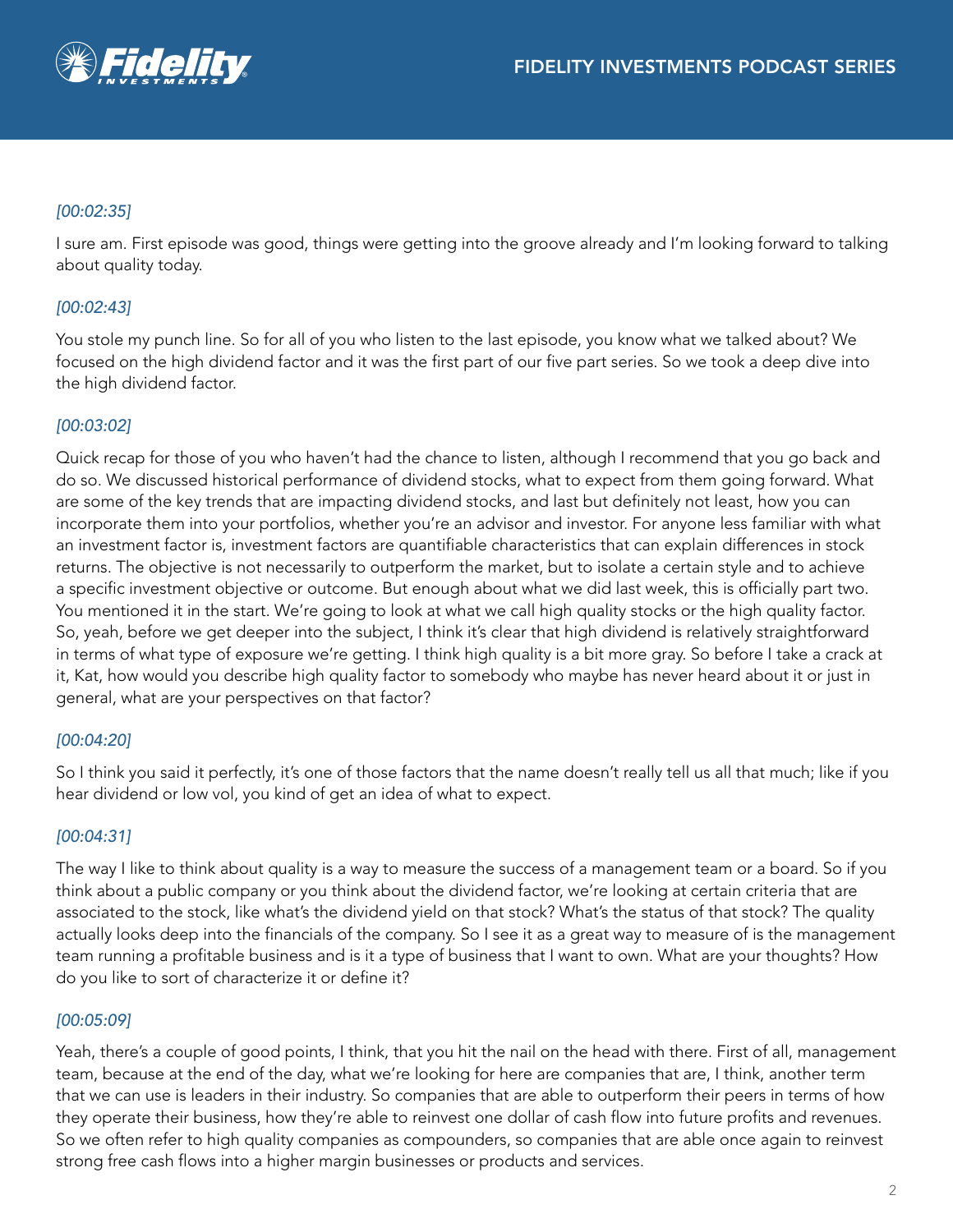

# *[00:05:49]*

But it's definitely a bit more complicated to describe. I also tend to refer often as a blue chip type factor where it's a bit less cyclical than, say, for example, value or high dividend, you know, tends to do well in early cycle. You have value also does do well. I already mentioned value, but say low vol and end of the cycle. High quality is just going to be that steady, slow outperformance, not a huge outperformance over a short period or a huge underperformance over a short period. So I think that describes it well.

## *[00:06:26]*

Now, to put things in perspective, what are some of the key metrics that we that we look at to identify those companies? Because you mentioned we were going into the financial statements. We want to identify it relatively in a simple way, obviously. So what are some of the key metrics we're looking for to find those companies?

# *[00:06:47]*

Some common things that a quality screen would look at are free cash flow yield. So think of free cash flow yield is similar to earnings, but the difference between earnings is different accounting methodologies can actually change earnings. So we want to strip out any kind of bias to the way that you approach accounting. Think of a company in the US. They could actually use two different accounting policies or philosophies; one, for the sake of financial statements that are public in order to enhance their net income, but then you could actually use a different accounting policy or procedure to reduce your net earnings, to reduce your taxes. That is absolutely allowed. So we want to strip that out. We just want to look at if your business profitable. So that's why if you ever hear free cash flow yield relative to net earnings or margin, that's why quality tends to look at that screen. Return on invested capital as well. So, again, that would be an alternative to return on equity. So essentially, for every dollar of equity in the business, what is the dollar return expected to shareholders? Now, not the issue there, but the difference in that return on invested is it also takes into account debt. So we think this is the best gauge to look at sort of a 360 percent view on the true financial health of a company without taking into account any difference into accounting practices. The other thing or additional screen that we really like to look at is free cash flow yield variability. So think if you might have one company that has one year where maybe there is significant change that happens and all of a sudden they see a spike in profitability, we don't necessarily want to put too much of an emphasis over the last year, so we also take into account the last five years and how volatile that free cash flow metric has been. So not only companies that are profitable, but really companies that can be profitable across the entire business cycle, which is on average five years. Anything that you have to add there?

### *[00:08:59]*

No, that's pretty clear, that's really straightforward. I think one fat one, I guess, one variable that we tend to overlook is the last one that you mentioned, which is the earnings variability. And it's really a common trait of those companies that are, like I mentioned earlier, we're looking for compounders. Every quarter, they're just pumping out strong free cash flows, reinvesting it at a higher rate than their competitors. And it's really important to keep it in a less cyclical framework. And if you think of, you know, what's done well since the beginning of the year, you know, investors flock towards companies that had confidence in being around for the next 3, 5, 10 years and having earnings for the for that period of time. This is also a variable that's used often in low vol mandates, so low vol companies. So if you have low elasticity of your pricing, people basically will continue to buy your product regardless of the economic and macro backdrop. I think that speaks a lot to a company's ability to have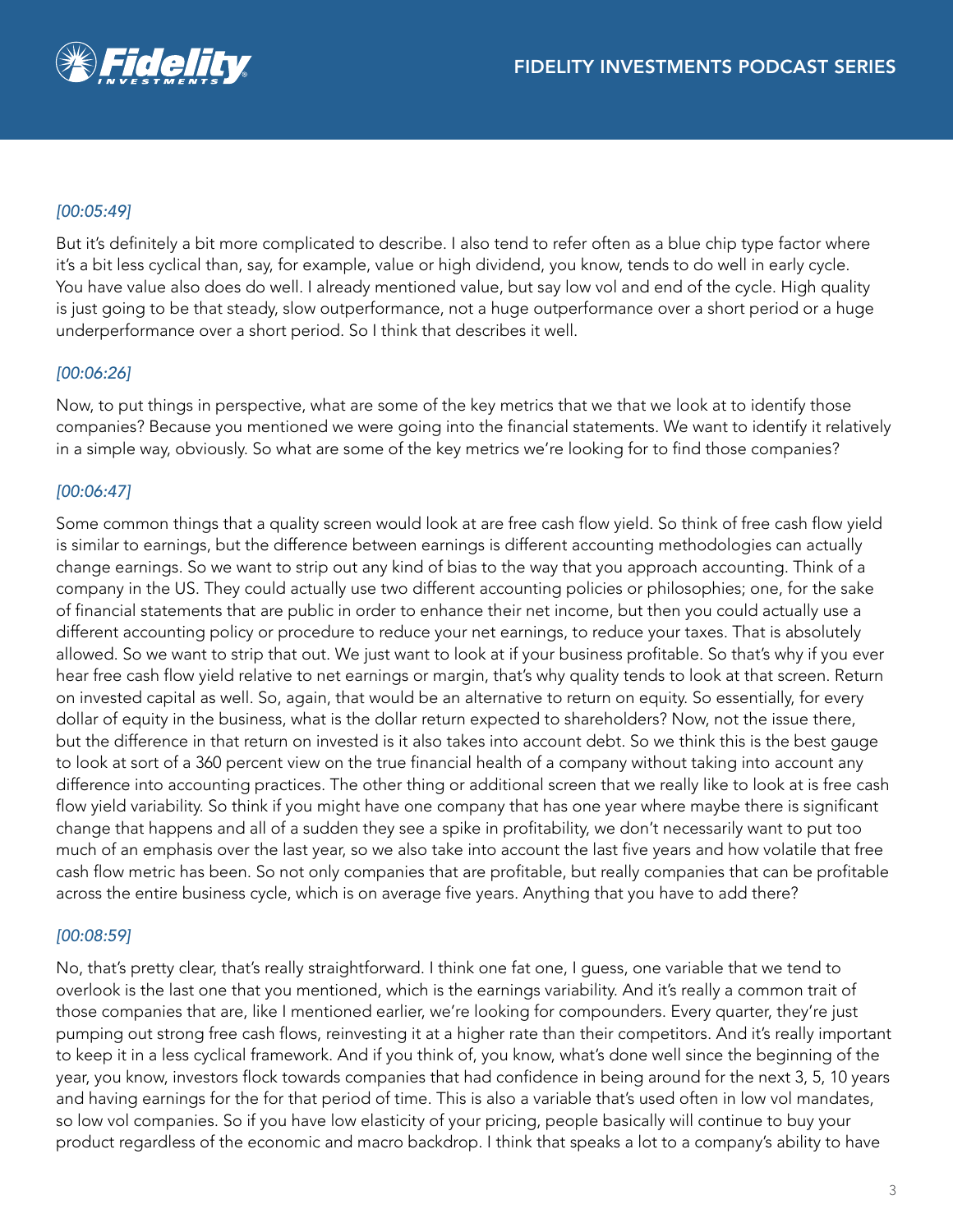quality traits. So I guess to build on that, we're going to talk a bit about stock specific examples later. But I think to get an overall perspective, it's good to look at the types of sectors that tend to display high quality because there's high quality businesses in every sector and every subsector that are better than their peers, that are able to generate a profit with some few exceptions, obviously, as we have a completely changing economy going forward, whether that's through COVID-19 or just through technology, taking a larger place in our daily lives. What are some of the common sectors that you think of when thinking high quality?

# *[00:10:52]*

So maybe I'll even start by sectors that are not high quality. That's good, all right, flip it on me. We'll get to high quality.

# *[00:11:02]*

But I was just thinking about, in the conversation I had the other day, what are things to look for that would not be common or would commonly be low quality, I should say. Think about businesses that result in a lot of capital expenditure, so heavy machinery or companies that need to invest a lot in order to turn a profit. So think of mining companies, think of energy companies, highly leveraged, highly cyclical. These companies are not free cash flow generating machines, but on the other side of it would be consumer sectors or software companies, companies that don't necessarily need significant investment in capital machinery. It's all R&D, and all of the income coming in through the selling or sale of goods. So a lot of them have high recurring revenue, so your overhead is a little bit lower. Sectors that really stands out to me are I.T. or specifically software companies or consumer discretionary, in some cases consumer staples as well, consumer like CPG companies… Anything I've missed?

# *[00:12:20]*

No, that's covered it quite well. I think another common one that comes up is health care companies. You know, once you've developed a drug, say you're biotech or you developed a certain product, it's very easy to increase your margin. And that's kind of the common theme, I think. Great point. When you talk about, you know, when you think about it, you said you mentioned energy, how much capital it takes to pump out one barrel of oil is so much more than developing a software or a software as a service platform and then selling it to the masses where once you've built it out, you can scale production infinitely and not only increase your margin, but you can basically increase production without reducing your margins, which is the most important thing without necessarily increasing them. Then you get economies of scale. Exactly, you get economies of scale. Exactly. So I think that's a very prototypical. Another one that I think displays lower quality and once again comes back to capex spending is real estate, for example. It takes a lot of capital to purchase a building and then, you know, the margins on reads while they are relatively stable, because that is one of the key rates of quality companies, they tend to have lower margins. So to build on that, and I think this is where I want to go with the conversation here, because I think it pertains particularly well to the way that these companies are capitalized and the amount of debt levels. It's a theory that's been brought up in a lot of articles recently, whether that's on Bloomberg, whether that's in The Economist, is the rise of zombie companies. And this thesis basically states that over the past 10 years, given we've entered a very low economic growth cycle, if you wish, where economic growth is subdued, interest rates have been compressed significantly. A lot of companies are able to survive, not thrive, but are able to survive simply by having a very cheap access to capital without necessarily generating excess profits or having a return on equity that's significant. And that's led to strong performance of these high quality type companies. What is your take on that?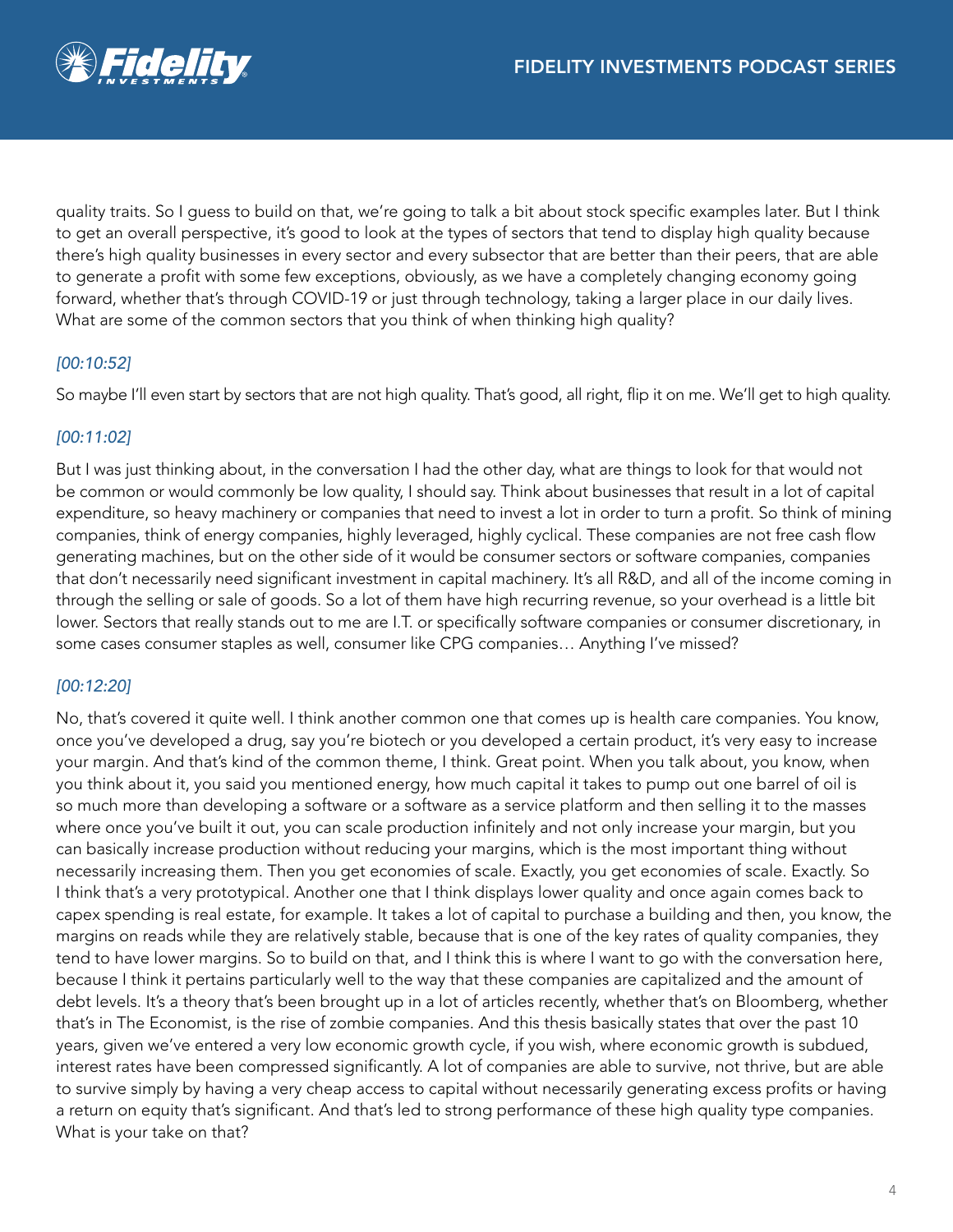# *[00:14:45]*

For sure. As you said it, I mean, there's been so much hearing that term in the last month, more than I probably had five years prior to. So obviously, it's something we're paying attention to, this is especially true. And we're seeing it in Europe and Asia. I mean, rates in North America are low, but they're still higher than what we're seeing in North America. And really, they bottomed out, call it, 10 years ago. So I think you're absolutely right in the sense that, you know, these companies are on essentially like incubators where they're not profitable, but they're being kept alive. They're still being listed on the exchanges.

## *[00:15:25]*

And in some cases, they have really big market cap.

### *[00:15:28]*

So they can actually be included in some of the passive indices like the MSCI index, but they're not turning a profit. So it's almost, I think, in periods where rates were a little bit higher, there was a difference between how profitable company A from Company B was. But now the margin of profitability between companies in these regions where rates has been so low for so long, it's so extreme that we're really being rewarded for owning those high quality companies.

### *[00:16:00]*

I don't know if you have anything to add on that, but I know it's something that's been a huge topic of conversation for both of us in the last month.

### *[00:16:08]*

Well, absolutely. And cost of capital is so important when you're looking at a company, right? I mean, if you think of a classical way, fundamental way of analyzing a company, you're discounting future cash flows at a certain cost of capital. And that's been compressed substantially over the past 10 years. And it's not necessarily that… Before it was the strongest survive and they come out on top. Now it's the weak can survive: they won't come out on top, but they're still there. And that's the thing that exposes somewhat of some potential issues with pure passive investing, with an index that obviously does not have any inclusion criteria or things like that. But it's really crazy how this theme is played out. And there's another way that it's described sometimes. It's also called the japanification of major economies. So it's basically once you've entered that really low, subdued economic growth and low rate environment, there's almost no way for value companies to rebound. We'll be talking about value in another episode. But, you know, what we used to call a value trap is falling into this type of zombie state where these value traps are everywhere. And while it does seem like a company is trading at a huge discount, well, there's maybe a reason for that. And I think high quality tends to remove some of that bias. And one last point I guess I'll add is we've actually seen this materialize. Like the high quality factor has performed very well. If we look at particularly in the international space since to the 2011 European banking crisis, when rates fell from the ECB lowering rates from approximately four to five percent to what we know them as of now, which is below one percent, sometimes in negative territory, has only increased the margin or the divergence between higher quality companies and these companies that are surviving. But I think it's quite an interesting development. And we often get questions, we've seen this in the international space. You know, do you think this is possible that it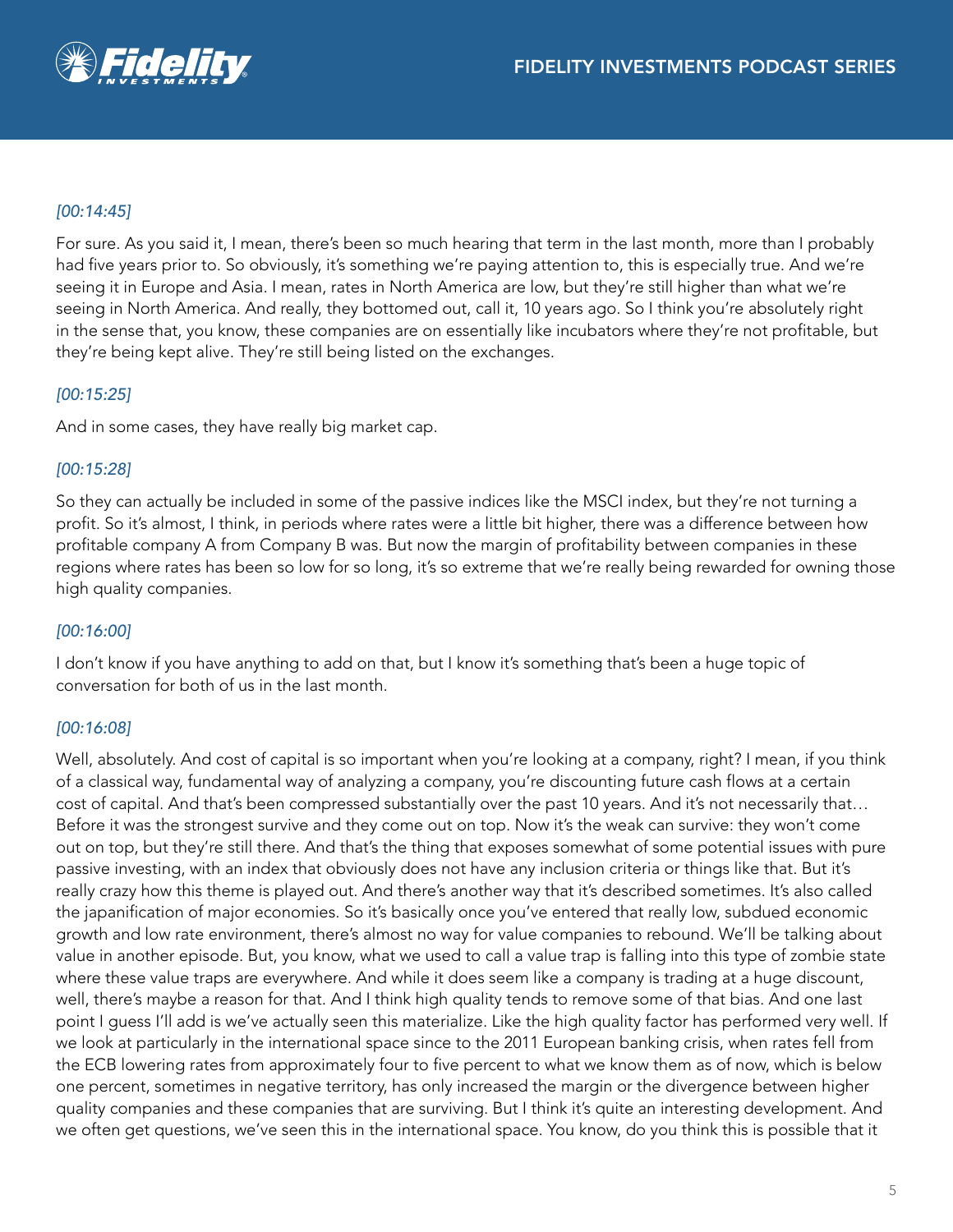

translate to North America as we go out of a COVID-19 crisis where, you know, huge economic impact rates, yield curves have been have been shifted down substantially? We talked about it last time with dividends, that being a tailwind. Is this also a tailwind for high quality in North America?

# *[00:18:29]*

For sure, and I think there's a lot of different criteria that in the last 10 years, everything's been driven really by multiple expansion in the US and the US tech sector in particular. So we think about valuations, even if they don't necessarily see a steep decline, but is tech going to continue to see that strong of a divergence. And frankly, there's some really great companies outside of the tech sector that maybe haven't been rewarded for this criteria that I think are going to become more and more prominent in the environment. And the other thing I'd touch on is, and we mentioned the election earlier, not to go too deep down that path, but if you're a low quality company, you don't necessarily have a lot of capital available for additional expenditures to essentially add value to your company and to your stock. And another topic that will become more and more prominent, or I should say, we feel companies will become rewarded for is ESG. And I know we're going to try and talk about that in another episode on its own, but that's something that quality companies have capital available. Management teams tend to be aligned when it comes to profitability and ESG ratings. If this is a new theme for anyone, ESG refers to environmental, social and governance factors. And it's something we're hearing a lot more about. And we're thinking about the market rewarding management teams and stocks that have a have a stronger ESG rating than peers. But you have to have profits to have resources and capital available to do that. So I think low interest rates is the dominant sort of driver here. But I also think there's other aspects of stocks that will be rewarded and you need capital in order to get to that place.

# *[00:20:24]*

That's such a great point. I actually wanted to touch on that because as we've been seeing more and more of these ESG or sustainable or themed products – and I say theme because, as you said, it's kind of a developing factor and we've heard some of our previous guests talk about it, but it's becoming a megatrend. But if you're not turning a profit and you're struggling to save a lot or keep your head out of the water, there's no way you can divert your focus to improving the quality of your employees' life, I guess, working in your company, all your stakeholders, making sure you're helping out. You're doing your part for the environment, cutting, trying to find ways to save money or even spend money in some cases, which is the hardest part. If you can save money while being, you know, doing good for our planet, good for you. But there's a lot of companies for which it represents more capex and more ways for investment to get there. While it may help save costs in the future, it's still a present investment. So these high quality companies, high margin companies have taken the lead on ESG. The others might catch up, but it will definitely take them more time I think. A question I want to get to, I think it's very important because of our audience, obviously, who are, generally speaking, mostly advisors. There's some investors listening in. You know, we talked about diversification last episode, and it's of utmost importance in uncertain markets and I think many investors learned that the hard way, unfortunately, over the past six months. And with that in mind, how can you use the high quality factor to diversify your equity or what has a low correlation to this particular investment style. So basically, what I'm trying to say in shorter terms is how can our advisors invest in high quality to diversify their current exposure depending on what they're doing?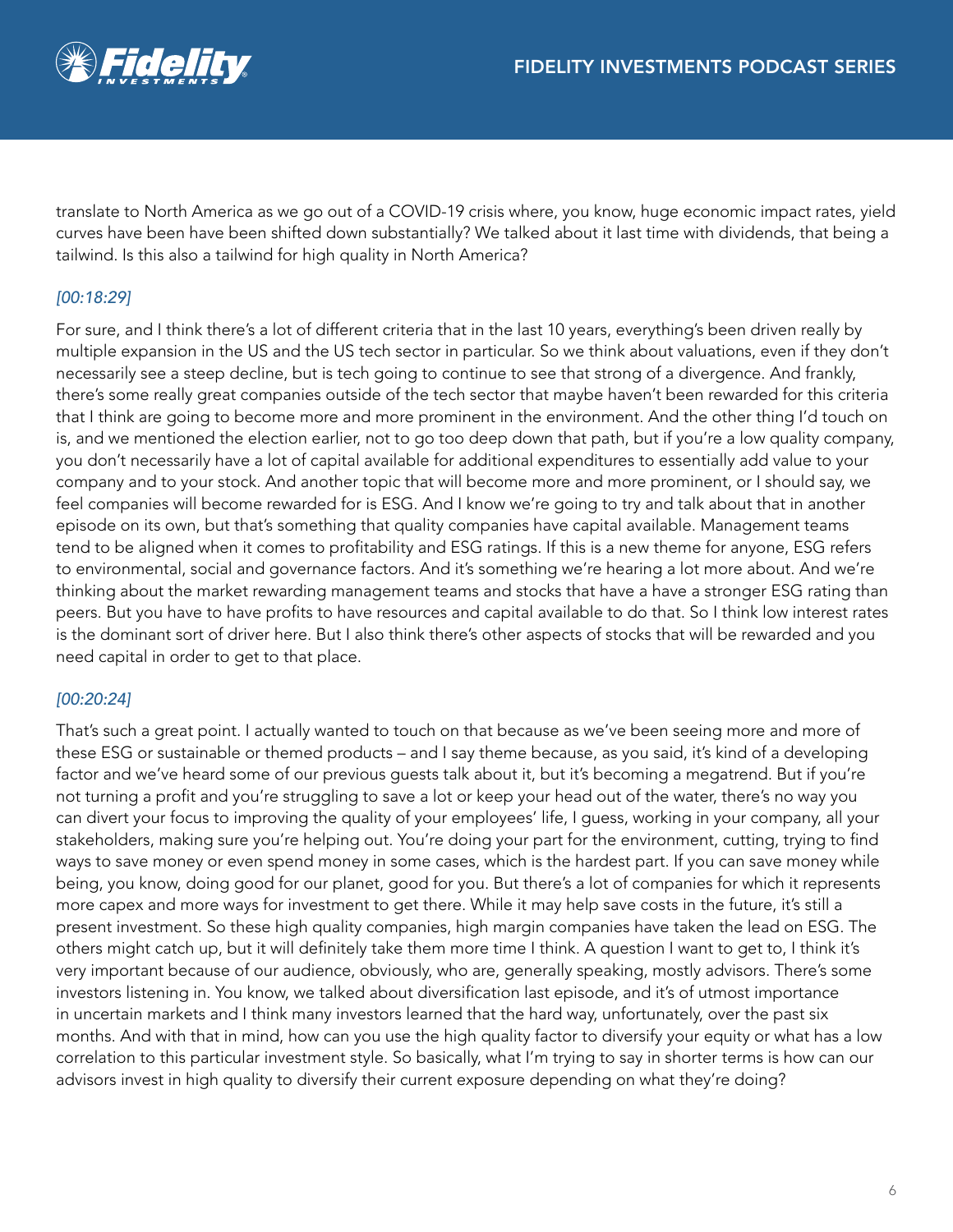

## *[00:22:28]*

So probably one of my favorite sort of metrics to look at right now, and if we think about it, probably the most common thing we're hearing right now is "I've made a ton of money in the US, I've made a ton of money in tech, so I'm looking to take some profits off the table". And if I think about that, probably the biggest risk – we're nowhere near early 2000, so it's not a tech bubble, but, you know, I don't think there's any debate that valuations are rich in the tech sector. So it's OK. If I'm looking to take profits off the table, what criteria and what factors should I look at? The fascinating thing to me about quality is it's almost agnostic to valuation. We've seen so much great research that shows whether quality is expensive or cheap or fairly priced relative to historical. It actually doesn't necessarily have any direct correlation to outperformance. It tends to, as you said it earlier, just trying to take that big sports analogy, constantly hit singles. So to me, if you're looking to take profits off from the tech sector, you're worried about valuation, you want to take into consideration something that's less sensitive to valuation and has tailwinds behind it – which I think we sort of adjust perfectly with low interest rates – and you have diversification of holdings. To me, all of those things lead to the quality factor. And it's worth noting, I mean, quality when we saw tech sell off earlier this month outperformed by almost 10 percent. So it's a great way to diversify, not just from a holding standpoint, but also take into account sort of hedging any, you know, exposure to areas of the market that you feel are overvalued. What are your thoughts?

## *[00:24:19]*

That's a great point. Absolutely. And like you said, so you're going to be able to get access to these companies that, yes, are invested in some maybe of the pricier sectors, but you're still doing it with a fully diversified portfolio in terms of your overall sector allocation. Like we're not talking about, you know, focusing in on three sectors. We're talking about focusing on six or seven sectors that display relatively high quality. In terms of diversification, I say the way that you compare this, which is quite interesting, is if you look at some other typical classical factors like value and dividend, this is a great diversifier. It's really one that's going to be… if you look at the correlation of excess returns. So when one is outperforming, the other tends to underperform and vice versa. So I think as we head, there's going to be the elections, we're talking about a market that's relatively fairly priced. It's always important to keep a style diversification. So for anyone that already has maybe more of a growthier type exposure or momentum type exposure, maybe quality is not exactly the best factor to diversify with. But if you are more of a value investor yourself, so if you pick your own value stocks, you pick your own dividend stocks, this is a great way to diversify that equity exposure without taking on the full risk of the higher priced segment, which is, generally speaking, tech and some of the more growthier names in the market. So I think that covers most of it, Kat. But I've maybe one last thing I'll ask of you. Because of the performance once again this year, why do you think in the COVID-19 drawdown – specifically not because of any of the macro developments we've heard previously – high quality companies were rewarded?

### *[00:26:17]*

I think the main thing is, you know, high quality companies, as we touched on earlier on, is really looking at companies that are management teams that can manage a profitable company. And the fact that we look at variability over a full business cycle as well, in a recession quality screen give us sort of a clear visibility into what to expect. So if you think about any other criteria like dividend yield, which obviously didn't do well, dividend yield has a lot of uncertainty in a recession; will these dividends be cut or not? But if we think about the quality screen, it just this analyzing what the financial health of that company is. And so if the recession were to go on for